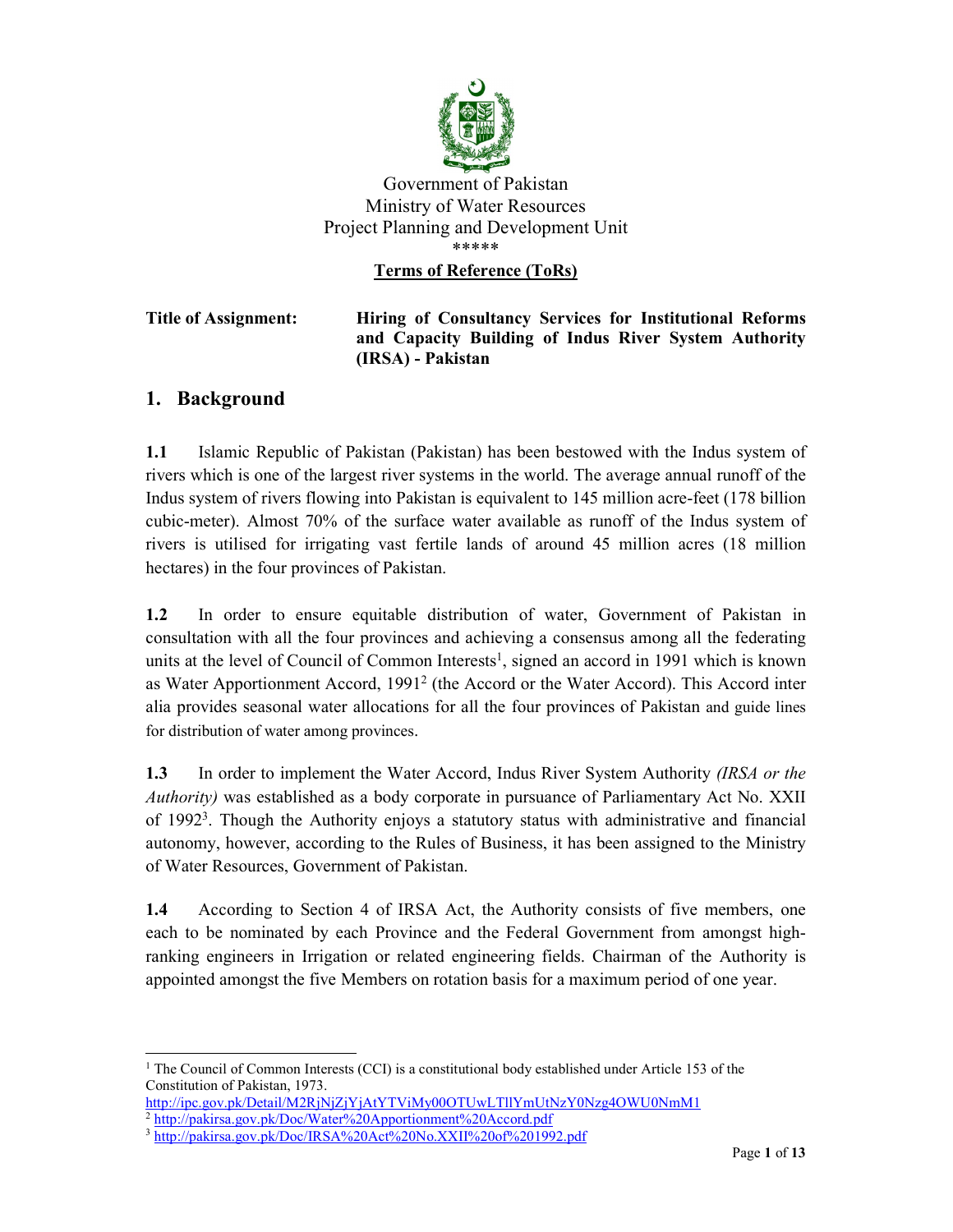- 1.5 The duties of the Authority as stipulated in Section 8 of the IRSA Act 1992 are as follows:
	- "1. The Power  $\&$  duties of the Authority shall be to:
		- $\alpha$  lay down the basis for the regulation and distribution of surface waters amongst the Provinces according to the allocations and policies spelt out in the Water Accord;
		- (b) review and specify river and reservoir operation patterns and periodically review the system of such operation;
		- (c) coordinate and regulate the activities of the Water and Power Development Authority in exchange of data between the Provinces in connection with the gauging and recording of surface water-flows; Explanation: - Actual observation and compilation of the data shall be the responsibility of the respective Provinces, Water and Power Development Authority and other allied

organizations, while the process shall be monitored by the Authority;

- (d) determine priorities with reference to sub-clause (c) of clause 14 of the Water Accord for river and reservoir operations for Irrigation and hydro-power requirements;
- (e) compile and review canal withdrawal indents as received from the Provinces on 5-daily or, as the case may be, on 10-daily basis and issue consolidated operational directives to Water and Power Development Authority for making such releases from reservoirs as the Authority may consider appropriate or consistent with the Water Accord;

Explanation: - The directives issued under this clause shall be binding upon Water and Power Development Authority and the Provinces, and shall be followed in letter and spirit;

- (f) settle any question that may arise between two or more Provinces in respect of distribution of river and reservoir waters; and
- (g) consider and make recommendations on the availability of water against the allocated shares of the Provinces within three months of receipt of fully substantiated water accounts for all new water projects for the assistance of the Executive Committee of the National Economic Council.
- 2. Any question in respect of implementation of Water Accord shall be settled by the Authority by the votes of the majority of members and in case of an equality of votes the Chairman shall have a casting vote.
- 3. A Provincial Government or the Water and Power Development Authority may, if aggrieved by any decision of the Authority, make a reference to the Council of Common Interests (CCI)."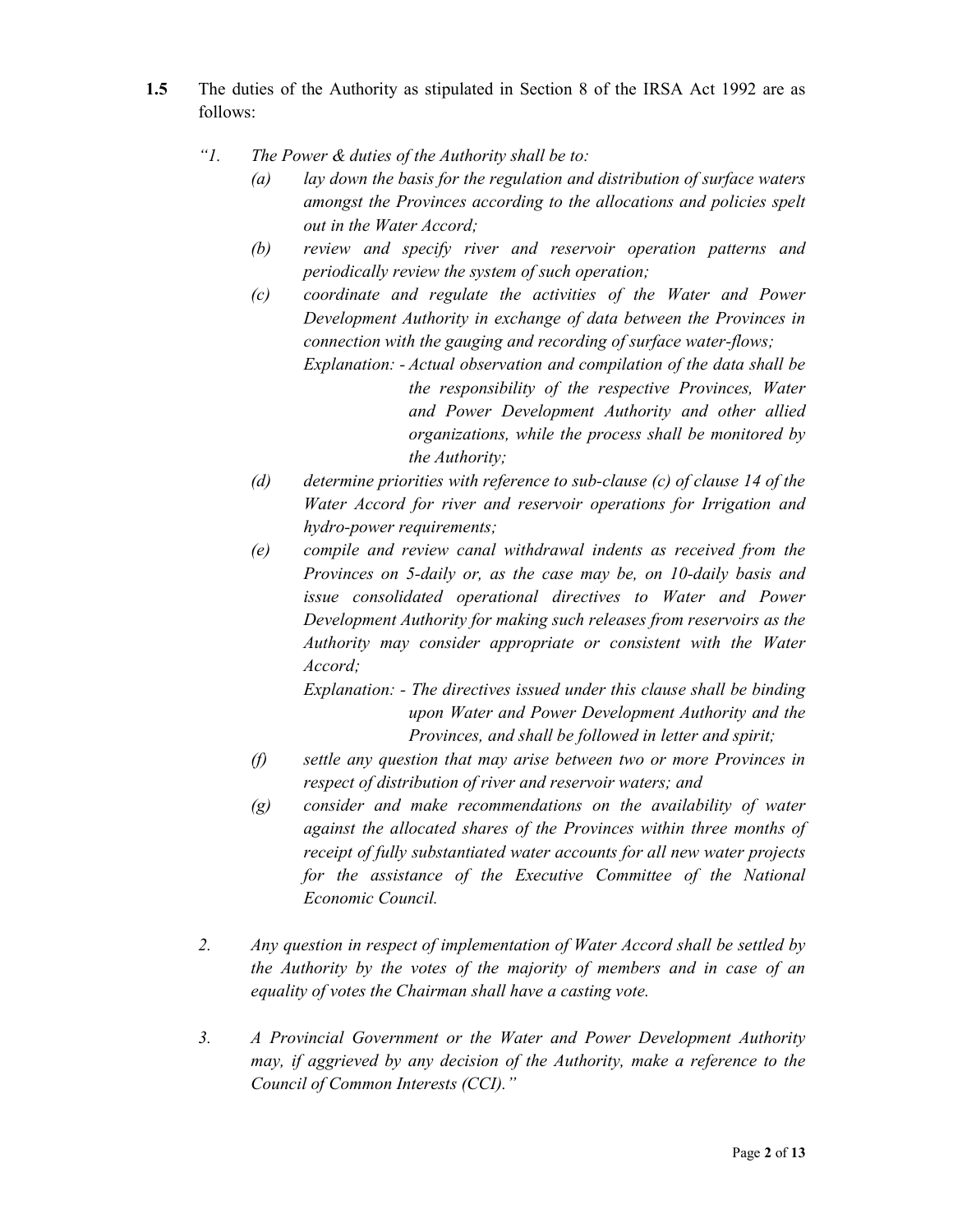- 1.6 The implementation of Water Accord in itself is an important and sensitive matter which requires high degree of technical understanding of the intricate dynamics of the Indus Basin Irrigation System (IBIS) in terms of, inter alia, accurate prediction of water availability before the start of every cropping season<sup>4</sup>, its distribution precisely in accordance with the allocations apportioned to the Provinces in the Accord and ensuring transparent distribution among the provinces and policies spelt out at various nodes in the system duly taking into account the system losses or gains among other factors as well.
- 1.7 Over the years, ever since IRSA was founded in 1992, on one hand several technological advancements have come, and on the other hand, available water resources in the country are diminishing owed to phenomenal increase in population and reportedly changing climatic conditions, the situation warrants assessment of the present capacity and performance of the Authority as an institution to tackle with the issue on scientific grounds and to take pertinent measures to improve its institutional capacity for more effective and efficient implementation of Water Accord in order to avoid any potential conflict among the provinces on account of water allocation and distribution.

### 2. Objective(s) of the Assignment

-

2.1 In view of the above background, the Ministry of Water Resources of the Government of Pakistan (the Client), through its Project Planning and Development Unit (PPDU) (the Client's representative/Executing Agency) intends to procure services of a reputable international or national consulting firm or a Joint Venture of consultancy firms (hereinafter termed as "the Consultant") having eminent experience in providing technical, administrative, managerial, advisory and capacity development support to the institutions having similar functions as of IRSA (as defined briefly above details of which can be seen on the links given in the footnotes). The prospective firms are expected to suggest and have implemented the measures for institutional strengthening, research and evaluation and institutional reforms/restructuring encompassing the administrative, legal, policy, and regulatory framework spheres duly aligned with the local laws/policies/rules/regulations. In this regard, the firm is expected to provide technical assistance in the following areas, among others:

- a) Study and document complete understanding of the scheme of water allocation laid down in the Water Apportionment Accord 1991 and its implementation through IRSA in accordance with the IRSA Act 1992
- b) Study and document the existing differences among the provinces on implementation of the Water Apportionment Accord 1991
- c) Study and document the existing structure of IRSA as an institution in terms of its adequacy to implement the Water Apportionment Accord 1991 under the IRSA Act 1992
- d) Highlight in detail the areas where improvements are required to make IRSA an institution which can ensure the implementation of Water Apportionment Accord 1991 in a more transparent and objective manner

<sup>&</sup>lt;sup>4</sup> In Pakistan there are generally two cropping seasons exist, namely, Rabi (October to March) and Kharif (April to September).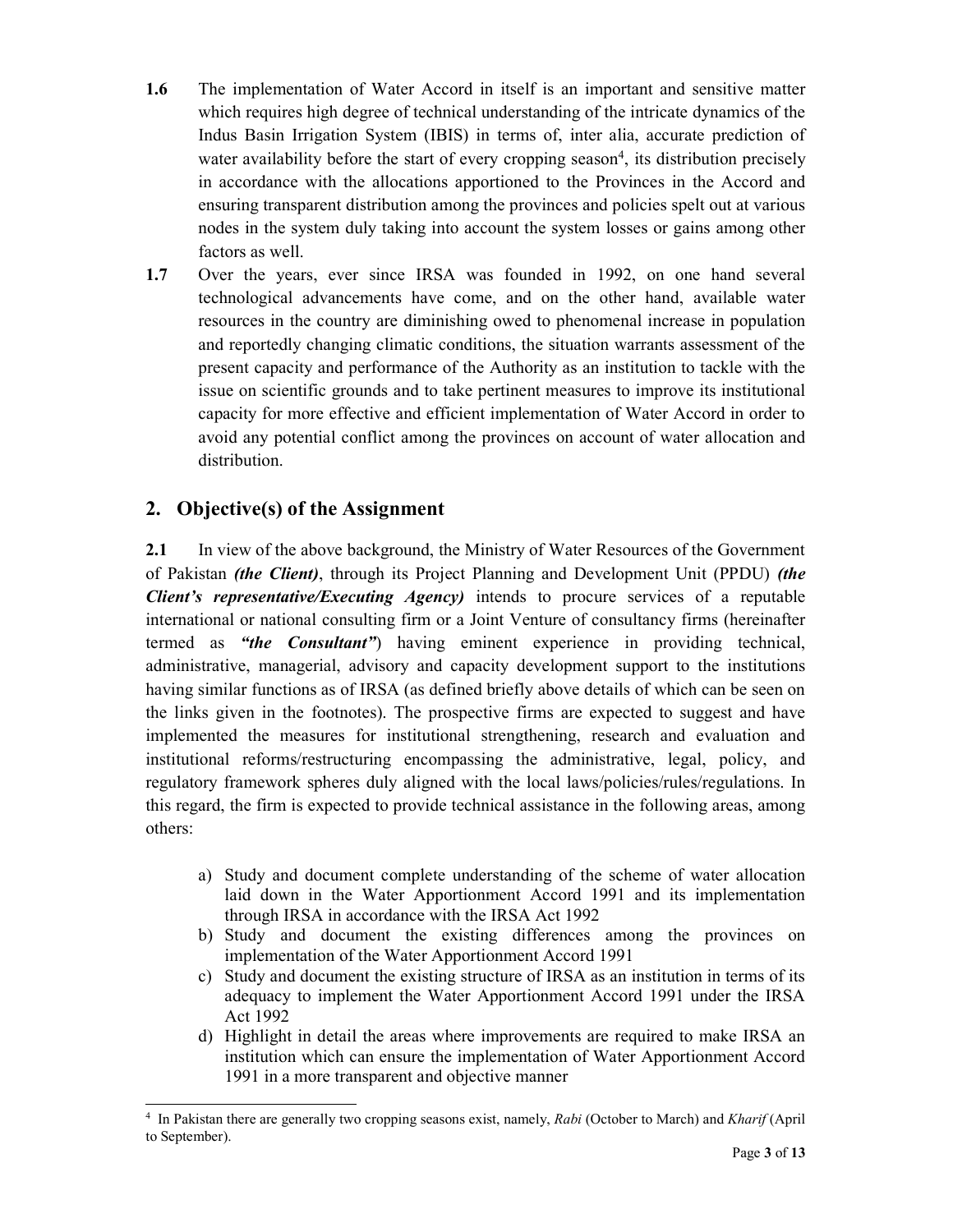- e) Suggest the improvements in detail along with an efficient robust and practicable mechanism/roadmap to implement the suggested improvements, as ascertained under the objective (d), above
- f) Assist the Government of Pakistan through Ministry of Water Resources and IRSA in implementation of the critical short-term improvements referred to in objective (e), above<sup>5</sup>
- g) Provide a robust roadmap prepared duly in view of the existing rules and policies of the Government of Pakistan or IRSA (whichever is applicable) to implement the reforms in medium to long-term<sup>6</sup>
- h) Improvement of IRSA's technical skills to make effective use of water related information, decision making, based on data analysis techniques and modern riskbased tools for efficient and targeted compliance control
- i) Effective monitoring and evaluation of ongoing processes relating to implementation of Water Apportionment Accord 1991
- j) Development of simplified, automated and integrated business processes and enabling a transition to effective administration, real-time communications with stakeholder
- k) Assist client in procurement process where required, during the consultancy services, including but not limited to, reviewing already developed bidding documents such as Pre-qualification documents, Request for Proposal (RFP) documents, Bidding Documents and also assist in preparing Procurement and Contract Management Manual for IRSA, (where applicable). It is clarified that the activities relating to procurement in which consultant will provide assistance to the client or executing agency the same consultant and/or its JV member or associates would not participate in such bidding to conflict of interest. The consultant will be performing a detailed review of the procurement procedures followed to determine their compliance with the applicable legal framework available in the country with reference to Procurement.
- l) Implementation of change management through new SOPs, staff manuals and staff training by identifying the barriers of change, and providing Vision, Missions and Strategic Planning for the change
- m) Documentation and enhancement of business processes and evaluation of efficiency of changes made in ongoing processes
- n) Development of the capabilities of IRSA's personnel in ICT Systems through various training programs

### 3. Scope of Services, Tasks (Components), and Expected Deliverables:

The Scope of services shall be considered in conjunction with the objectives defined above. Consultant will provide technical and managerial advices through its qualified resources, to support the IRSA in administrating, monitoring, coordinating and implementing policies and procedures mandated through IRSA Act 1992. The Consultant's responsibilities include, but not limited to, following four (04) components:

#### 3.1 Performance Assessment of IRSA (Component-1)

-

In carrying out the assignment under Component-1, the Consultant, will be required to perform the following tasks;

 $5$  This objective is envisaged to be undertaken and completed during the consultancy services period, to ensure that critical reforms are implemented in the presence of the project consultant.

<sup>6</sup> Given the limited period of consultancy services, this objective is envisaged to be started during the consultancy services period, however to remain in motion even after expiry of consultancy period owed to its medium to long-term nature.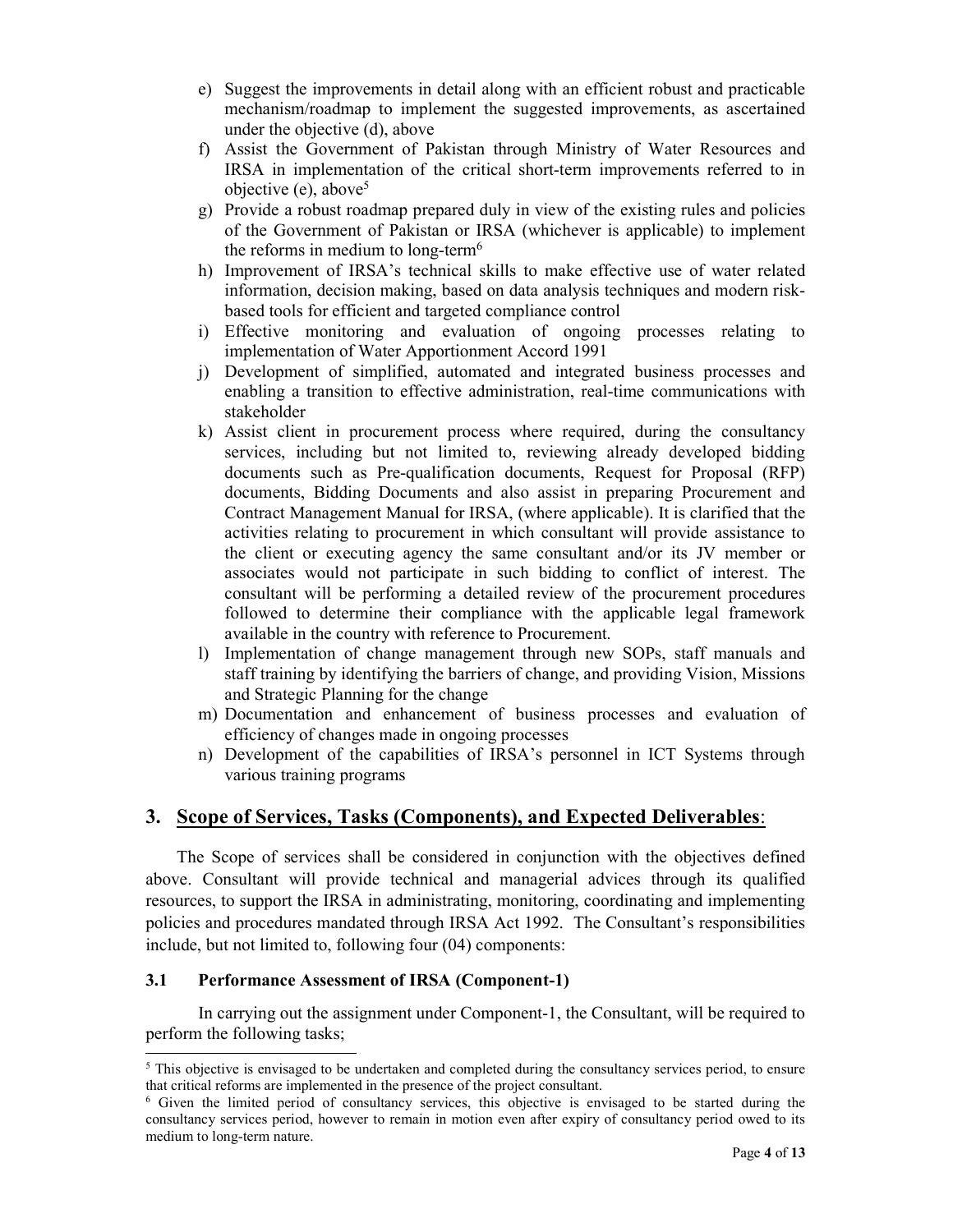- a) To examine & review the available information relating to operation & administration/management practices/procedures in vogue in IRSA, duly keeping in view the IRSA Act 1992 as amended from time to time and the powers and duties of the Authority as stipulated therein.
- b) Review and assess whether the policies, SOPs, operation manuals, operational plans (if any) of IRSA adequately meet the requirements to implement the Water Apportionment Accord, 1991, in letter and spirit, and to run the organization efficiently towards that effect. The Consultant shall make concrete recommendations in the regard to ensure that the authority performs at par with its mandate envisaged in the IRSA Act, 1992.
- c) To review the adequacy, efficiency and robustness of the service rules in vogue of the employees of IRSA in terms of, but not limited to, offering career growth, attractive remuneration, other employees related benefits, efficiency of hierarchical structure, overall staff<sup>7</sup> strength etc. The Consultant is required to suggest concrete recommendations in this regard in case it ascertains significant room for improvement in this respect.
- d) The Consultant may make consultation with various stakeholders of IRSA including Provincial Irrigation Departments, WAPDA, Ministry of Water Resources and any other entity, as it deems appropriate, in case it feels so in ascertaining the performance and capacity of IRSA as an institution, particularly, but not limited, to review irrigation plans/water indents/water accounting procedures/ water distribution mechanism etc., and would frame recommendations in accordance with the Act and Accord.
- e) To review and examine IRSA's capacity to manage finances, procurement, assets, duly observing laws, rules, regulations and guidelines applicable to such management. In doing so, the Consultant would be required to cover, inter alia, the following areas:
	- i) Examine the compliance of laws, rules, regulations, notifications, SROs, instructions including those related to public procurement,
	- ii) Review the processes for procurement or contracting activities and assess whether these were transparent, competitive, and efficient, Review document management /filing system including time taken for official correspondence,
	- iii) Examine status of IRSA maintaining all necessary books of accounts in a timely manner and to ensuring compliance of financial management guidelines the Authority is obligated to follow,
	- iv) Assess as whether the prudence, vigilance and principles of financial propriety are being adhered to in the Authority,
	- v) Review fund availability and utilization by IRSA annually with reference to implementation of its mandate in a timely manner in spirit of IRSA's Act, 1992.

#### 3.2 Undertake analyses of the IRSA's environment and constraints and provide policy options for IRSA reforms (Component -2)

The firm will undertake detailed consultations at the MoWR and IRSA level, to understand the configuration of IRSA's policies in the light of international best/good practices in similar environment for establishing a governance structure and system that is responsible, collaborative, inclusive and conducive to efficient service delivery. Based on the feedback, interviews and discussions with informed people and based on review of related

-

<sup>7</sup> Technical, managerial, executive, support etc.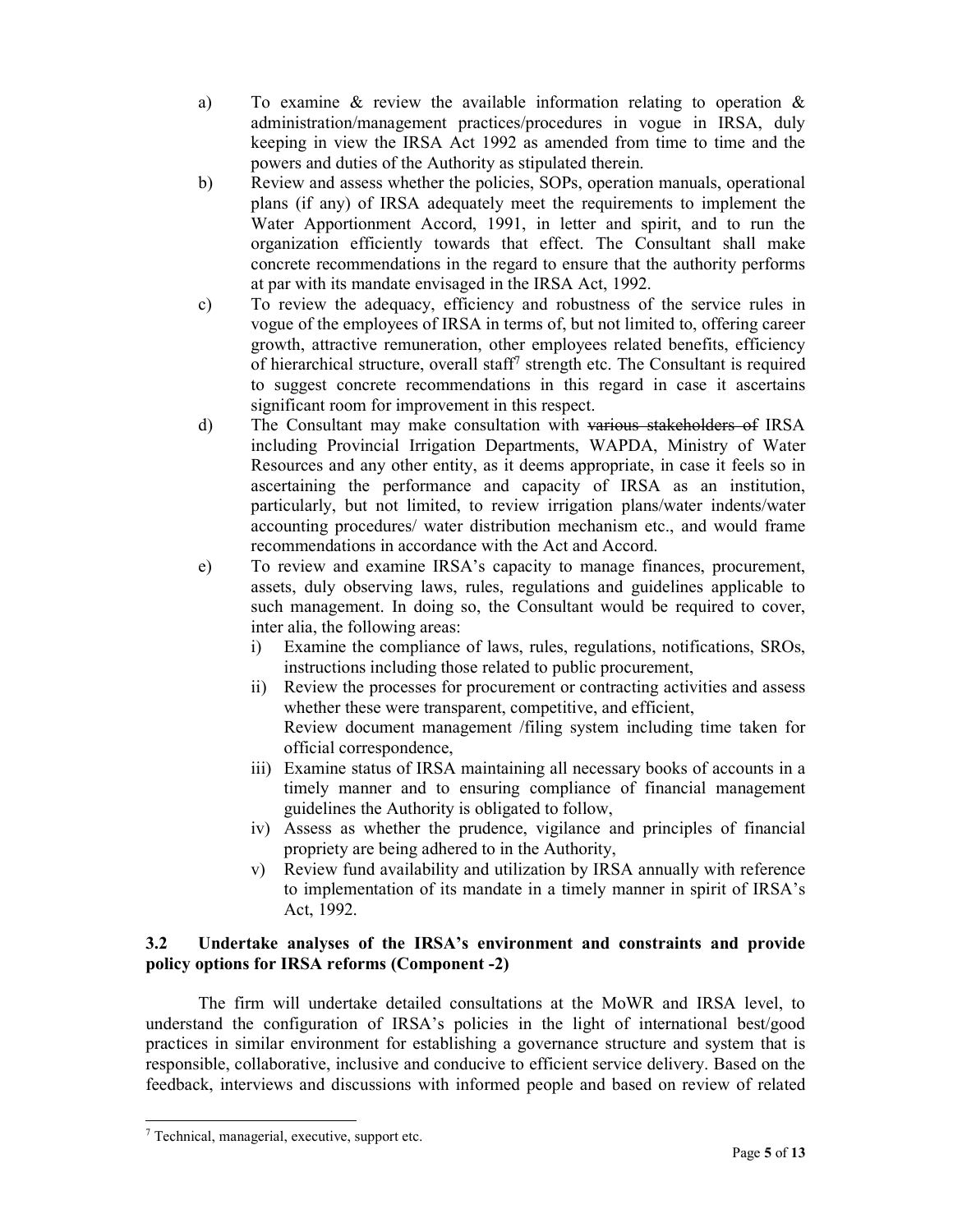documents, the firm will map out the issues and bottlenecks, both at the organizational and staff levels in IRSA. An analysis of IRSA's administrative environment and constraints will be undertaken. Concrete policy options, based on an analysis of international experiences and reforms model will then be proposed to address the identified issues and constraints taking into consideration relevant international experience and best practices.

The selected firm will undertake additional analysis and provide policy options at the following five levels:

#### 1. Structure

- a. The broader functions, responsibilities and accountability system of the IRSA and any duplication, overlaps and redundancies;
- b. The optimal size of and structure<sup>8</sup> of IRSA;

#### 2. System

The existing system(s) of inter-linkages between IRSA and various stakeholders of IRSA including Provincial Irrigation Departments, WAPDA, Ministry of Water Resources and any issues related to efficiency, coordination and service delivery and provide proposals for improvement accordingly.

#### 3. Process

-

The IRSA's rules of business and core processes at the broader level to achieve efficiency transparency and a shift of focus from process compliance/inputs to outcomes and results.

## 4. Human Resource Management

The firm will provide additional analysis and policy options for the entire HR value chain – recruitment, retention, promotion, training, separation etc – in light of international best practices by analyzing the following:

- a. Does the existing recruitment process attract the best professionals to the Authority, to perform its mandated functions? Assess the key enablers and disablers
- b. Is the eligibility criteria and job description of the existing posts appropriate for recruitment of officers and staff with the requisite skills?
- c. Is Authority's environment conducive for its employees to perform their duties in an efficient manner? Is the present scheme of preservice and in service training of employees in IRSA compatible with current and future challenges of governance?
- d. What are the inadequacies of the current performance evaluation system and how could a robust system of performance evaluation and management be put into place?
- e. How to promote a culture of transparent and merit based system of placement, career promotion, training and incentives/ rewards and filtering out poor performance?
- f. Which monetary and non-monetary instruments the IRSA should introduce to incentivize good performance including employee feedback system?
- g. What is the efficacy of present career path management system and required challenges?
- h. To identify key skill set and technical deficiencies in existing human resource in view of existing and future needs and recommend strategy to meet this deficiency.

<sup>&</sup>lt;sup>8</sup> This means the appropriate structure to run the government organization effectively and efficiently.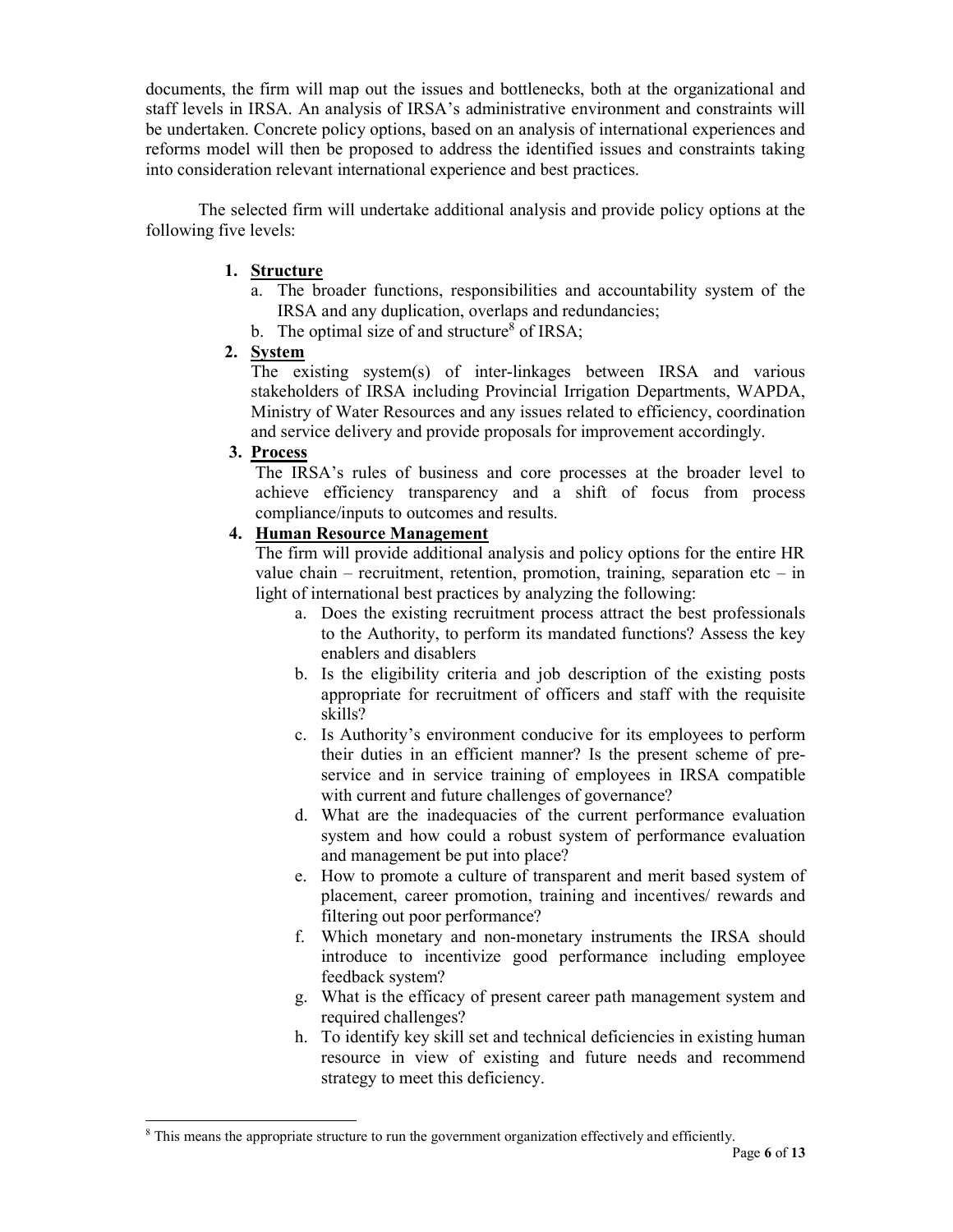#### 5. E-governance/technology

- a. The ongoing efforts/measures related to e-governance in the IRSA and identify issues/ bottlenecks.
- b. E-governance policy and framework for solutions for improved IRSA's performance & service delivery. This will include policy options to improve IRSA's internal working as well as its interface/engagement with stakeholders.

#### 3.3 -Institutional Reforms and Capacity Building (Component-3)

In carrying out the Assignment under Component-3, the Consultant shall be required to review the existing institutional, operational and financial systems and capacities of IRSA and develop a roadmap for reforms that would support and guide the component  $1 \& 2$  above. In general the consultant shall work on;

### 1. Institutional Review & Development:

- a) To review the robustness, efficiency and adequacy of the various aspects of IRSA Act 1992 and particularly the Authority's powers & duties, identify weaknesses, if any, and suggest/recommend the necessary steps/measures/interventions to be taken to ensure implementation of Water Apportionment Accord, 1991 in its letter and spirit.
- b) To review the existing technical, managerial and financial capacity of IRSA in view of Water Accord, 1991 and IRSA Act, 1992 and suggest/recommend the necessary steps/measures/interventions to be taken to ensure implementation of Water Apportionment Accord, 1991 in its letter and spirit.
- c) To analyze the gaps and recommend the organizational structure & human resources in view of IRSA's mandate, especially its future needs, which shall take into account but not limited to impending need of installation of Telemetry System for monitoring of water distribution in the Indus Basin Irrigation System.
- d) The Consultant shall study the effectiveness of current practices of water accounting in vogue in IRSA, identify gaps and shall devise a robust water accounting system for water allocation and distribution among the Provinces in accordance with Water Apportionment Accord, 1991. In doing so, the Consultant shall also take into account the best practices in the world based on ICT solutions and other technological aspects in similar environment.
- e) The Consultant shall consult the Provinces & Federal Government regarding age and suitability criteria of IRSA Members as provided in IRSA Act, 1992 and other Government instructions issued from time to time and shall formulate recommendations for introducing improvements.
- f) Identify, in collaboration with IRSA, what the Authority needs in terms of, (a) organizational set-up, management, skills and technology and (b) financial resources and legal arrangements in order to perform its duties stipulated in IRSA Act 1992 and to implement Water Accord in its true letter and spirit.

### 2. Financial Sustainability

Financial sustainability is a key factor in long term sustainability of service delivery. The Firm shall conduct comprehensive assessment of the adequacy and effectiveness of the accounting and overall internal control system to monitor expenditures and other financial transactions. The International best practice models can be studied and proposed for developing long term financial policies.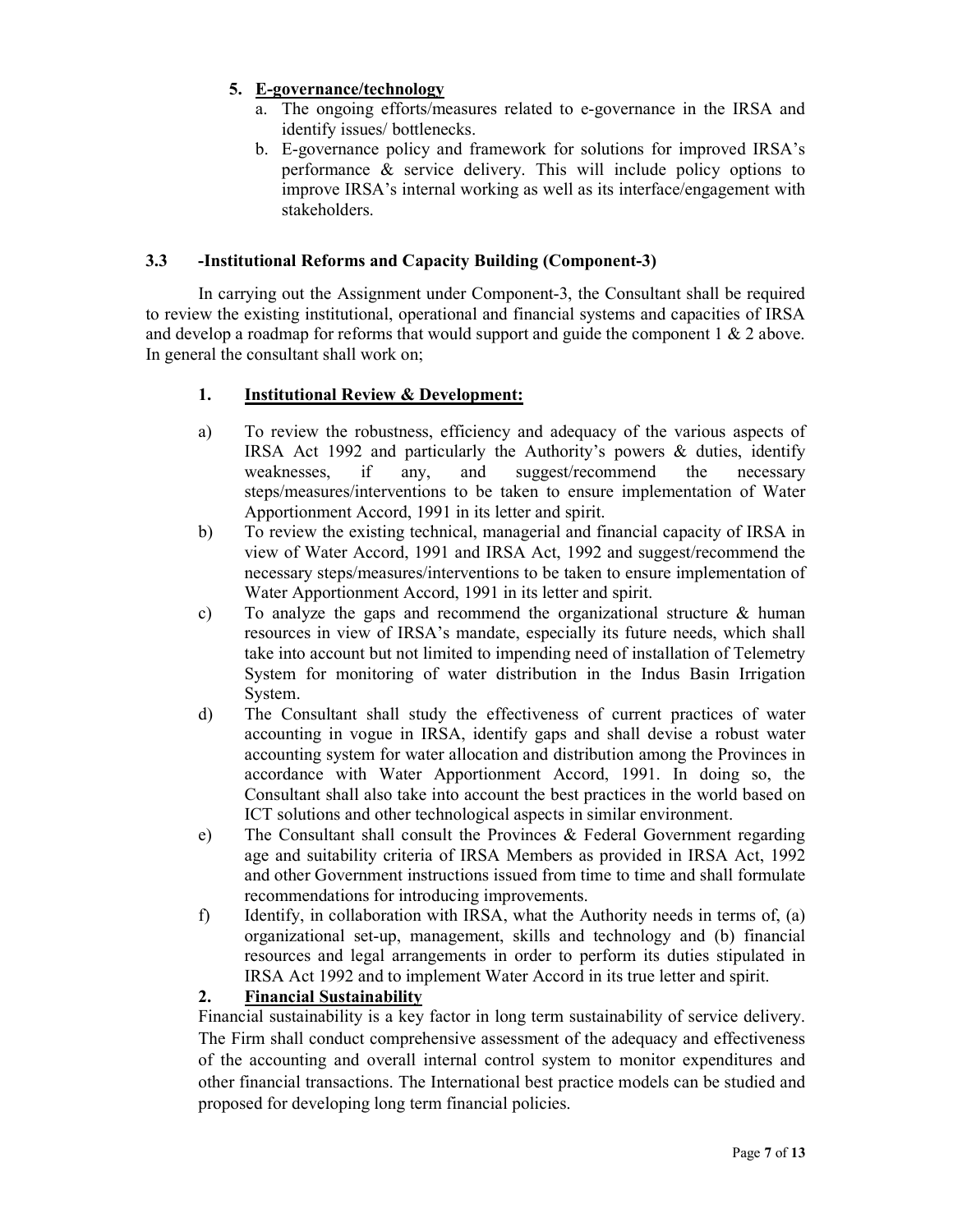### 3. Operational sustainability

The Consultant will be required to develop performance and operational efficiency benchmarks and targets for operational improvements and monitoring indicators on performance against agreed service, quality, and performance standards. The consultant will facilitate in terms of institutional systems strengthened through policies, procedures, tools, and training which can assure compliance to required performance standards.

#### 4. Capacity Development:

- i) Identify capacity gaps in view of international standards and control frameworks in process management and recommend relevant standards to be followed by IRSA for process efficiency and effectiveness.
- ii) Undertake the Training Need Assessment (TNA) to identify and recommend in-house/external training programs.
- iii) Conduct thorough assessment of technical strength of IRSA in terms of monitoring of process of physical observation of discharges being carried out by Provinces and WAPDA and recommend need and a structure of a dedicated Wing in IRSA comprising relevant technical human resources which may be able not only to operate and maintain the upcoming telemetry system but also be capable for accurate measurement of water flows as part of monitoring until the telemetry system is installed.
- iv) The Consultant shall specifically assess the necessity and shall propose a robust and efficient mechanism in terms of establishing a Monitoring Wing in IRSA to authenticate gauges and discharges at water distribution points/nodes and wherever otherwise needed.
- v) Any other proposals regarding the improvement and capacity building of the Organization.

#### 3.4 Provide backstopping/technical support for the implementation of the approved implementation mechanism (Component-4)

The Consultants shall document and suggest reforms, in line with the scope of services defined above, to be implemented in short, medium and long term. The firm shall provide technical, advisory and back stopping support for implementation of the short-term reforms and initiation of implementation of medium and long-term reforms. A detailed set of milestones will be agreed between the firm, MOWR and IRSA. The milestones shall list concrete steps towards implementation of the suggested reforms. The milestones shall include, but not limited to, the following interventions:

- a. Defining the value propositions: This means that the IRSA should have a very clear vision, mission and values of what it stands for and what it intends to achieve
- b. Setting goals: The vision should be realized through concrete goals broken down into short, medium and long term.
- c. Developing Key Performance Indicators (KPIs): The goals should then be converted into smart KPIs. These KPIs should also become reference for the performance assessment and management of each department under IRSA & its staff.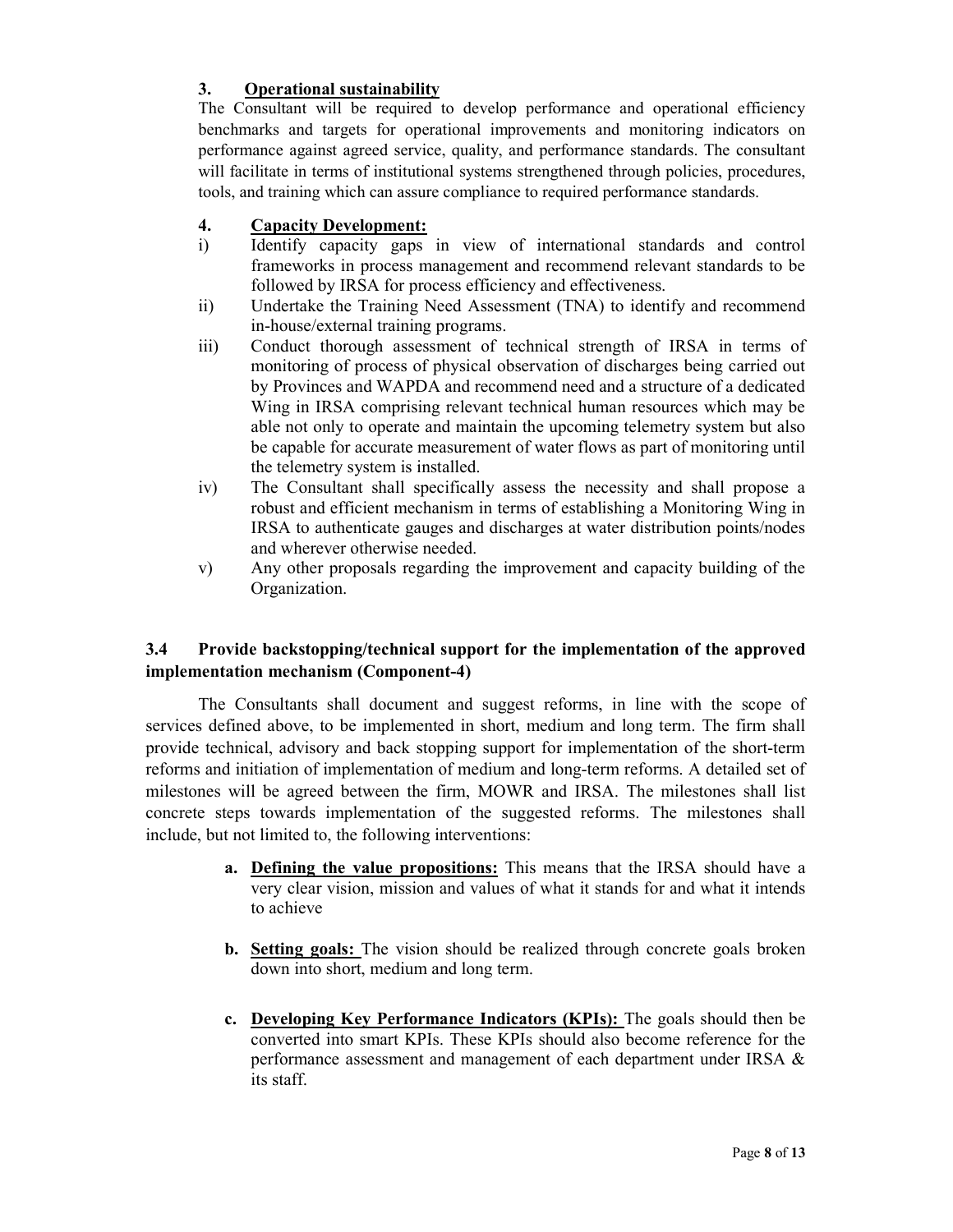- d. Preparing Action Plans: Every component / wing of IRSA should have a comprehensive time-bound action plan including change management and communication plans, time bound resource and responsibility matrices to achieve the selected KPIs for achieving overall goals and vision of IRSA. This would also include E-governance solutions for enhancing stakeholders trust in IRSA through improved service delivery and responsiveness.
- e. Establishing Monitoring, Evaluation and Reward System: A robust online monitoring system to track IRSA progress towards the selected KPIs and other results is key to the achievement of results. The individual performance system should be linked to the overall result framework and the performance of the concerned department of IRSA.

### 3.5 Outputs

The consultant will prepare and submit the following:

- (i) Inception Report (containing but not limited to a clear sampling approach, overall methodology to carry out the consultancy scope and a work-plan with timelines and resources)
- (ii) Draft Final Report: (The firm shall be required to submit the primary output of the component  $1, 2 \& 3$  in a draft report. The draft report should be written in a clear and simple style, documenting the results of the Assessment in accordance with the above Terms of Reference (ToRs). The client's designated committee will review the report and provides its comments. Draft Final Report shall comprise of the following component wise reports.
	- a. Performance Assessment Report (Component-1)
	- b. Analysis and Policy Options Report (Component-2)
	- c. Institutional Development and Capacity Building (Component-3)
- (iii) Final Report: (The final report should systematically offering factual support, analysis of activities and related results observed, and synthesis if all information received for purposes of conclusions and recommendations. The report will be written based on the submitted and approved outline during the preparation phase as well as addressing the client's comments on the draft report (component wise). The report should also contain progress report on implementation of the short-term reforms and initiation of implementation of the long-term reforms)

### 3.6 Draft & Final Report

The draft and final reports shall include, but not limited to, the following:

- a) Title of the Assignment;
- b) The date of the report;
- c) An executive summary;
- d) The methodology adopted to accomplish the consulting services;
- e) Any challenges or scope limitations encountered by the review/audit team in performing the review/audit;
- f) The outcome of the review based on each objective and tasks defined above;
- g) Proposed relevant training programs for IRSA in technical, managerial, financial and administrative fields;
- h) Proposal for improvement of performance of the IRSA;
- i) Necessary amendments in the IRSA Act, if any, as the Consultant deems appropriate;
- Page 9 of 13 j) Recommendations for improvement in age and eligibility criteria of the IRSA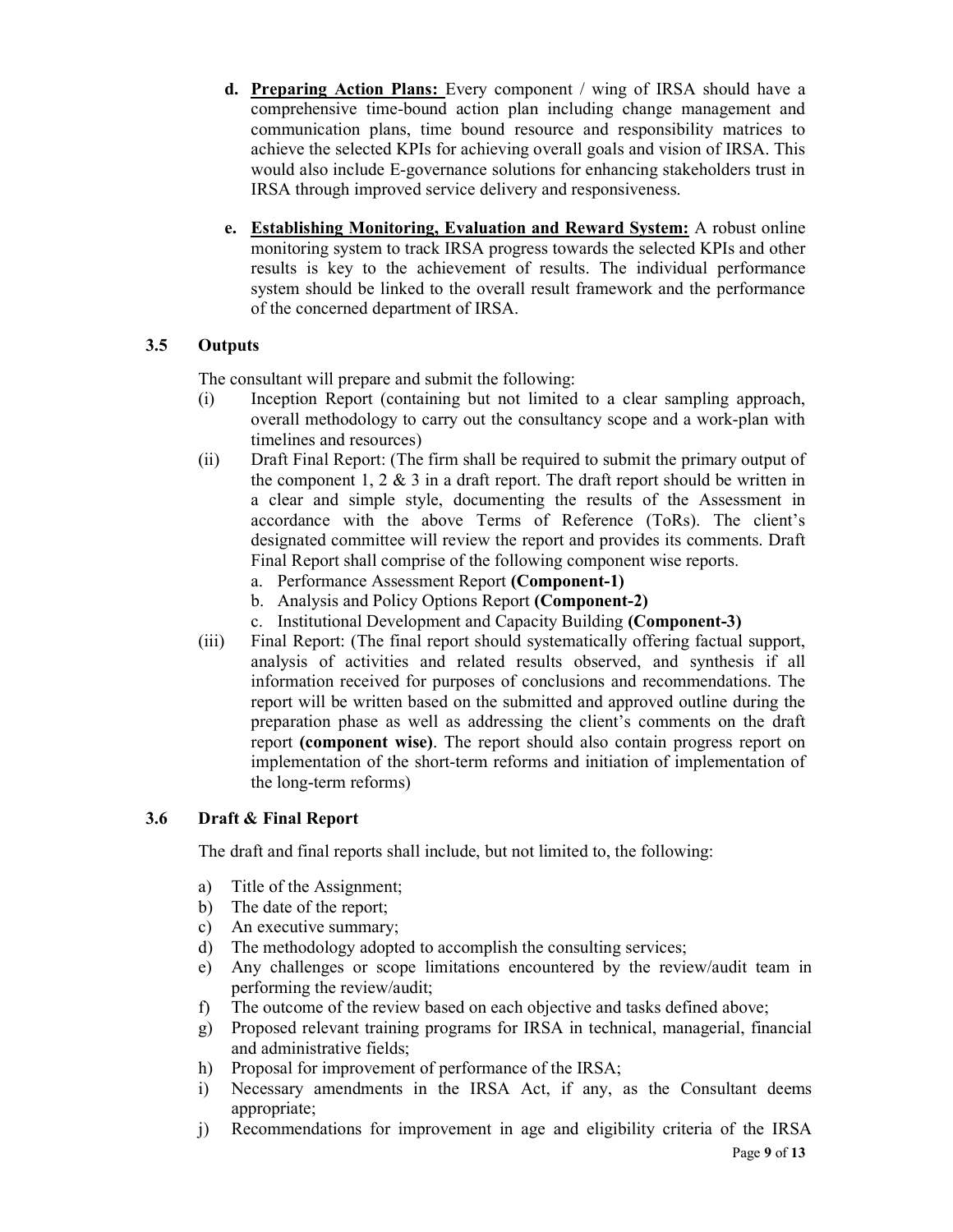Members.

- k) Recommendation for improvement of Service Rules of IRSA
- l) Any other proposal relating to the sub clauses 3.1 , 3.2 & 3.3 of the Terms of Reference (TORs) of the assignment;
- m) Progress report on implementation of the short-term reforms;
- n) A detailed set of milestones to be agreed between Firm, MoWR and IRSA as mentioned under sub clause 3.4 of the Terms of Reference (ToRs)
- o) The signatures of firm's or Joint Venture's authorized representative along with the official stamp;
- p) The Firm's or Joint Venture's address on which official correspondence may be made;

#### 3.7 Qualification of the Consultant Firm

The firm or the Joint Venture MUST meet the following qualifications;

- a) A firm, having at least fifteen (15) years overall experience, including at least ten (10) years' experience to demonstrate that the firm holds the requisite knowledge, skills and competencies required to perform its responsibilities as mentioned in the TORs with due professional care.
- b) The firm should have technically qualified staff in areas covered by ToRs.
- c) The firm or JV partner(s) must be registered in Pakistan and adhere to all legal requirements to operate in Pakistan.
- d) The firm must have been in operation continuously for the last [ten] years.
- e) The Firm should have very good understanding of government functioning and processes as evidenced in the past experience.
- f) Documented experience of preparing quality reports, proposals, flow charts, Standard Operating Procedures (SOPs), drafting of legislation and legal reviews which are free from legal and contextual drafting errors, concise and succinct to allow policy and technical decisions.

### 4. Team Composition & Qualification Requirements for the Key Experts:

4.1 Following core team will be required to execute the project in conformity with the benchmarks set forth in this document. Along with their proposals, firms will furnish curriculum vitae (on a standard template) and consent forms of the potential staff members to be identified against following positions:

|                |                                             |                                                          |                  | таріе-т        |
|----------------|---------------------------------------------|----------------------------------------------------------|------------------|----------------|
| S.#            | Team                                        | <b>Qualification &amp; Experience</b>                    | <b>Positions</b> | Input          |
|                | Composition                                 |                                                          |                  | (by)<br>Month) |
|                | <b>National/International (Key Experts)</b> |                                                          |                  |                |
| -1             | Team                                        | PhD in Civil/Water Resources Engineering along with      |                  | 10             |
|                | Leader/Project                              | Masters in Project Management with minimum 15            |                  |                |
|                | Director                                    | years of experience in any or all of the fields relating |                  |                |
|                |                                             | to hydrology and water use, irrigation, water            |                  |                |
|                |                                             | regulation, reservoir operation, etc. as well as         |                  |                |
|                |                                             | administration/implementation of water accords,          |                  |                |
|                |                                             | treaties/other similar instruments.                      |                  |                |
| $\mathfrak{D}$ | ICT Infrastructure                          | MS in Computer Science or in a related field with        |                  | 6              |
|                | Specialist                                  | minimum 15 years of experience related to                |                  |                |
|                | (Team Member)                               | infrastructure management of large<br>scale              |                  |                |
|                |                                             | ICT/Engineering organization.                            |                  |                |
|                |                                             | S/he shall possess knowledge of managing and             |                  |                |
|                |                                             | optimizing ICT infrastructure assets.                    |                  |                |

Table-1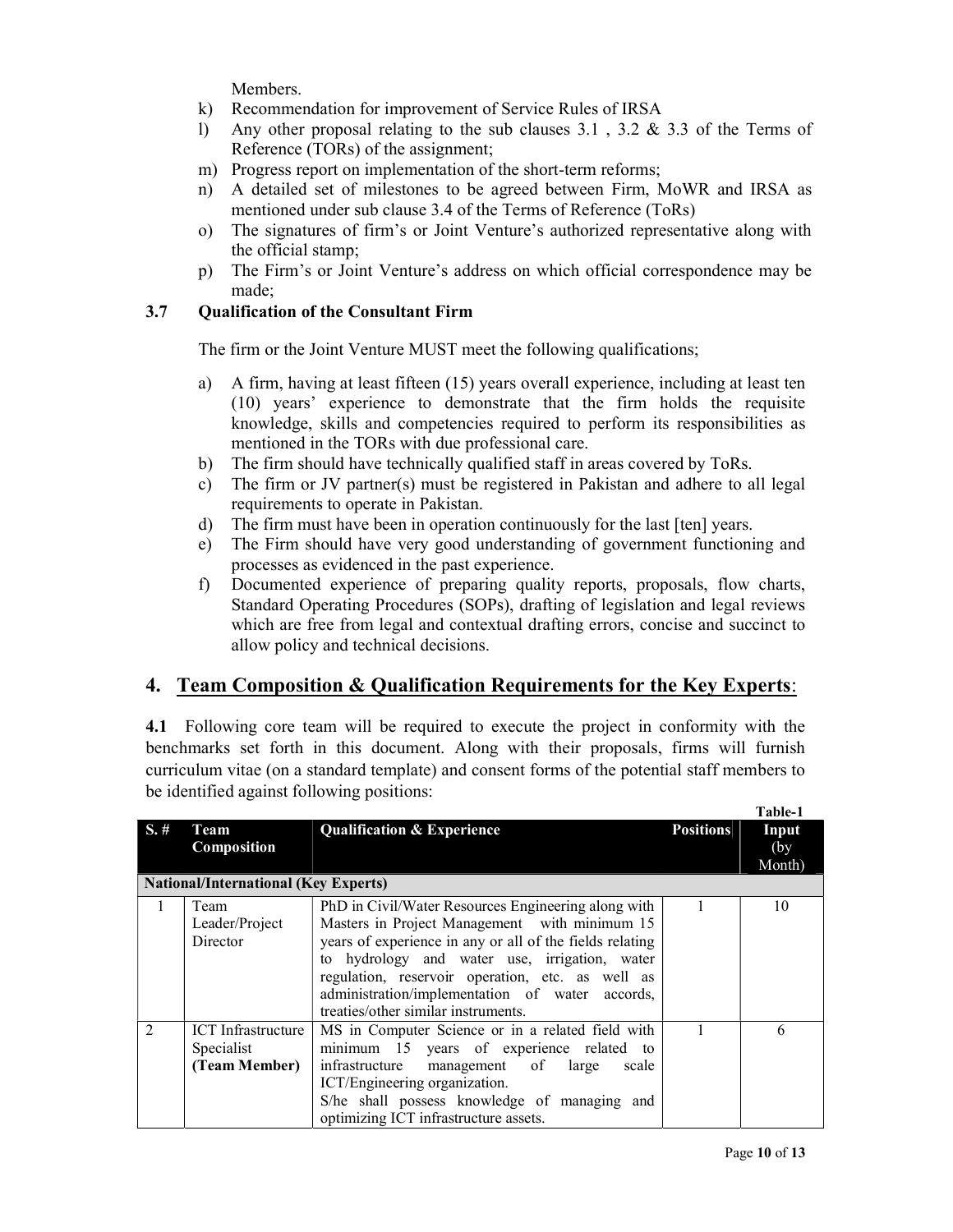| S.#    | <b>Team</b>                        | <b>Qualification &amp; Experience</b>                                                                   | <b>Positions</b> | Input |
|--------|------------------------------------|---------------------------------------------------------------------------------------------------------|------------------|-------|
|        | Composition                        |                                                                                                         |                  | (by)  |
|        | Month)                             |                                                                                                         |                  |       |
|        | <b>International (Key Experts)</b> |                                                                                                         |                  |       |
| 3      | Water Resource                     | Masters in Civil / Water Resources Engineering or                                                       | 1                | 6     |
|        | Specialist<br>(Team Member)        | Equivalent, Minimum 15 years post qualification<br>experience in the field of water resources planning, |                  |       |
|        |                                    | development, management, operation, maintenance,                                                        |                  |       |
|        |                                    | and monitoring & evaluation.                                                                            |                  |       |
| 4      | Institutional                      | Master's<br>in<br><b>Business</b><br>degree                                                             | 1                | 6     |
|        | Development                        | Management/Administration, Project Management, or                                                       |                  |       |
|        | Specialist                         | in a related field with minimum 15 years of                                                             |                  |       |
|        | (Team Member)                      | experience related to devising and implementation of                                                    |                  |       |
|        |                                    | institutional development programs.                                                                     |                  |       |
|        | <b>National (Key Experts)</b>      |                                                                                                         |                  |       |
| 5      | Financial                          | ACCA / ACA/ CPA/ CMA or equivalent degree in                                                            | 1                | 6     |
|        | Management                         | finance, economics with Minimum 15 years' post                                                          |                  |       |
|        | Specialist<br>(Team Member)        | qualification experience of working with public<br>/private sector organization on senior position.     |                  |       |
| 6      | Procurement and                    | Master's Degree in Engineering, Management,                                                             | $\mathbf{1}$     | 6     |
|        | Contract                           | Business Management, Project Management or                                                              |                  |       |
|        | Specialist                         | equivalent qualification in relevant discipline.                                                        |                  |       |
|        |                                    | Additional qualification in Contract Management will                                                    |                  |       |
|        |                                    | be an advantage. Minimum 15 years of experience                                                         |                  |       |
|        |                                    | related to procurement, contract management, bids                                                       |                  |       |
|        |                                    | administration etc.                                                                                     |                  |       |
| $\tau$ | Training                           | Master's degree in Social Sciences or in a related                                                      | 1                | 6     |
|        | Consultant<br>(Team Member)        | filed with minimum 15 years of experience of<br>carrying out designing and implementation of training   |                  |       |
|        |                                    | programs. Must have at least 5 years of experience of                                                   |                  |       |
|        |                                    | running training programs for public sector.                                                            |                  |       |
| 8      | Human Resource                     | Masters in HRM or Business Administration or                                                            | 1                | 6     |
|        | Specialist                         | Public Administration or in a related field. 15 years of                                                |                  |       |
|        | (Team Member)                      | progressive career including 10 years of experience in                                                  |                  |       |
|        |                                    | HR administration in public/private organization.                                                       |                  |       |
| 9      | Monitoring &                       | Masters in Statistics or Development Economics or                                                       | 1                | 6     |
|        | Evaluation<br>Specialist           | equivalent with 15 years of progressive career<br>including 10 years' experience in monitoring and      |                  |       |
|        | (Team Member)                      | evaluation of large scale organization or projects with                                                 |                  |       |
|        |                                    | focus on planning, monitoring and reporting of                                                          |                  |       |
|        |                                    | reforms programs.                                                                                       |                  |       |
| 10     | Water Resource                     | Masters in Civil / Water Resources Engineering or                                                       | $\mathbf{1}$     | 6     |
|        | Specialist                         | Equivalent, Minimum 10 years post qualification                                                         |                  |       |
|        | (Team Member)                      | experience in the field of water resources planning,                                                    |                  |       |
|        |                                    | development, management, operation, maintenance,                                                        |                  |       |
| 11     | Cyber Security                     | and monitoring & evaluation.<br>BS or MS in Computer Engineering/Software                               | 1                | 6     |
|        | Specialist                         | Engineering or in a related field with minimum 10                                                       |                  |       |
|        | (Team Member)                      | years of experience related to Cyber Security,                                                          |                  |       |
|        |                                    | Network Security, and Information Security etc.                                                         |                  |       |
| 12     | <b>ICT</b> Infrastructure          | MS in Computer Science or in a related field with                                                       | $\mathbf{1}$     | 6     |
|        | Specialist                         | minimum 10 years of experience related to                                                               |                  |       |
|        | (Team Member)                      | infrastructure<br>management<br>of<br>large<br>scale                                                    |                  |       |
|        |                                    | ICT/Engineering organization.                                                                           |                  |       |
|        |                                    | S/he shall possess knowledge of managing and                                                            |                  |       |
| 13     | Legal Expert                       | optimizing infrastructure assets<br>Master's Degree in Law or relevant field. 10 years of               | 1                | 6     |
|        | (Team Member)                      | experience of dealing with services matters,                                                            |                  |       |
|        |                                    | contractual Services/ Labor Laws cases etc. Able to                                                     |                  |       |
|        |                                    |                                                                                                         |                  |       |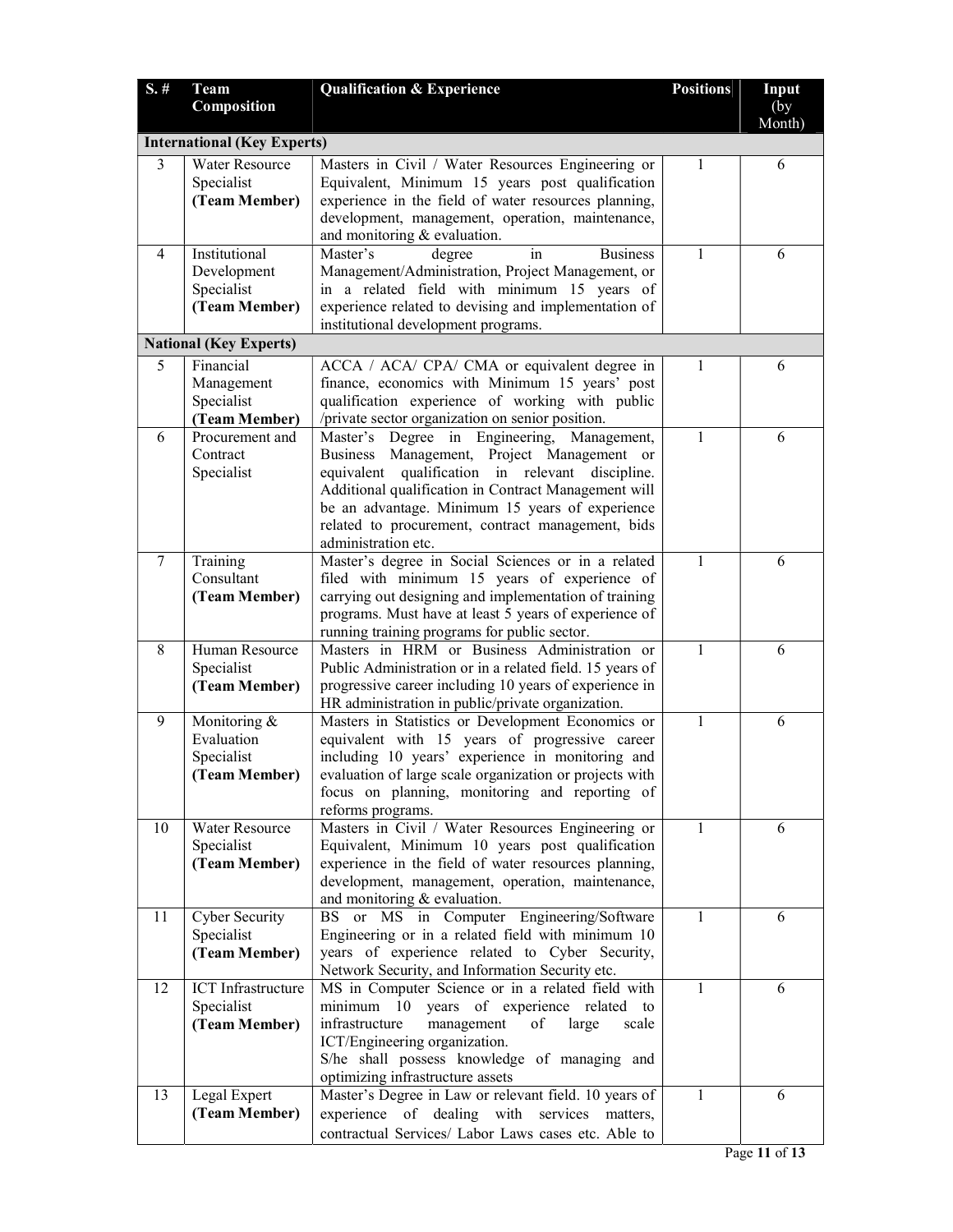|                                 | Team<br>Composition    | <b>Qualification &amp; Experience</b>                                                                                                                                                                                                                                                            | <b>Positions</b> | Input<br>(by) |
|---------------------------------|------------------------|--------------------------------------------------------------------------------------------------------------------------------------------------------------------------------------------------------------------------------------------------------------------------------------------------|------------------|---------------|
|                                 |                        | handle complex legal issues. Very<br>good<br>understanding of government functioning<br>and<br>protocols as evidenced in the past experience.                                                                                                                                                    |                  | Month)        |
| <b>National (Support Staff)</b> |                        |                                                                                                                                                                                                                                                                                                  |                  |               |
| 14                              | Office Manager         | Master's Degree in Library Sciences/Business<br>Management/Project Management/IT/Computer<br>Science or in a related field with minimum 15 years of<br>experience related to Business Management, Project<br>Management, Business processes and strategy<br>development and project coordination |                  | 10            |
| 15                              | Document<br>Controller | Master's in Business Administration or in a related<br>field. At least 5 years of experience as document<br>controller.                                                                                                                                                                          |                  | 10            |

## 5. Reporting Requirements and Time Schedule for Deliverables:

5.1 The Consultant's Team through its Team Leader will report to the designated Coordinator/ Committee from PPDU, Ministry of Water Resources.

|                         | Table 2                                              |
|-------------------------|------------------------------------------------------|
| <b>Deliverable</b>      | <b>Date/Time schedule</b>                            |
| Commencement of service | Within one $(01)$ week of signing of contract        |
| Inception Report        | Within four (04) weeks of commencement of services   |
| Draft Report            | Within twelve (12) weeks of commencement of services |
| <b>Final Report</b>     | Twentieth $(20th)$ week of commencement of services  |

## 6. Terms of Payment

6.1 The Consultant shall be paid as per the following payment schedule.

|                               |                                 |                                                                                                                                                        | Table 3                                                                            |
|-------------------------------|---------------------------------|--------------------------------------------------------------------------------------------------------------------------------------------------------|------------------------------------------------------------------------------------|
| No. of<br><b>Installments</b> | Percentage of<br>contract price | <b>Milestones</b>                                                                                                                                      | <b>Timelines</b>                                                                   |
| Installment 1                 | $10\%$                          | <b>Inception Report</b>                                                                                                                                | Within thirty days of<br>receipt of invoice<br>against the approved<br>deliverable |
| Installment 2                 | 30%                             | Draft Component wise<br>Report                                                                                                                         | -do-                                                                               |
| Installment 3                 | 40%                             | Final Report                                                                                                                                           | $-do-$                                                                             |
| Installment 4                 | <b>20%</b>                      | After successful<br>completion of six $(06)$<br>Months period for<br>provision of backstopping<br>/ technical support as per<br>sub-clause 3.4 of TORs | $-do-$                                                                             |